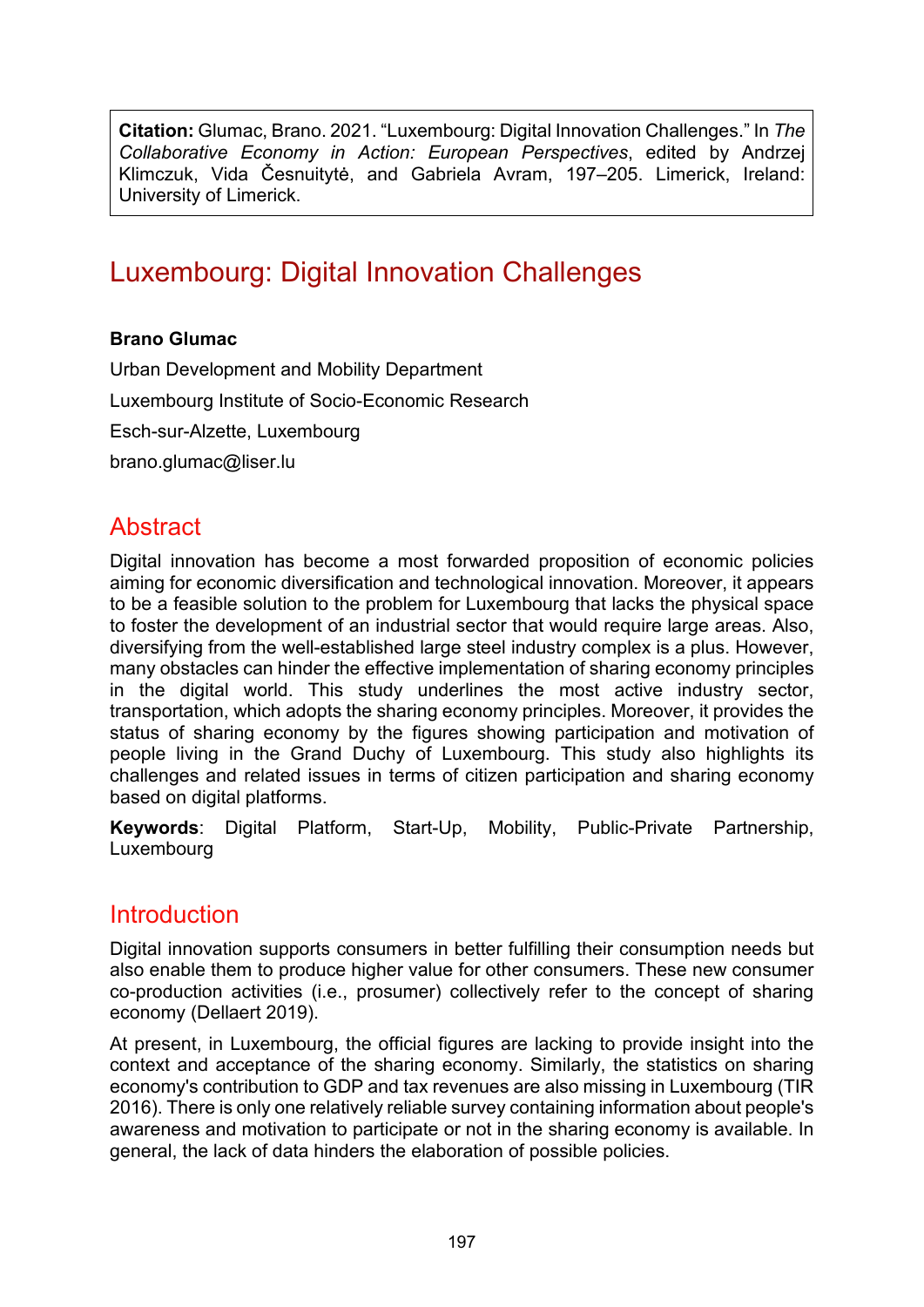However, some digital intermediation platforms have emerged and created new opportunities to provide insight into the sharing economy in Luxembourg, partly at least. This article reports on the two cases of the Grand Duchy of Luxembourg, which is characterised by a few sharing economy initiatives. The Luxembourg example may be of interest to researchers and actors studying or acting within similar economic contexts in terms of a strong push towards digital innovation and a relatively small local market. The shift towards the digital economy in Luxembourg also takes place under favourable contexts. First, Luxembourg shows remarkable economic and demographic developments. The GDP in 2019 grew 2.3% in volume, which was lower than the tenyear average (STATEC 2020). The relative growth of the population—2.3% per year between 2010 and 2017 (Decoville and Feltgen 2018)—was by far the highest in Europe at the time. This dynamism generates very high needs in terms of jobs and housing. As land is scarce, land-intensive industries would not be able to operate efficiently as the initial costs would be very high. Thus, the shift towards the digital economy and necessary digital innovation is the priority.

### **Definition**

In Luxembourg, the Idea Foundation has identified significant changes regarding the definition of the sharing economy (Finck and Ranchordás 2016). First, the terms "the sharing economy," "collaborative consumption," "the collaborative economy," and the "peer economy" are employed interchangeably to explain mostly different phenomena. Much more important is the difficulty in capturing the sharing economy, the best illustrated by the following words: "Trying to define the sharing economy is like trying to shoot at a moving target due to its rapid development" (Finck 2016). Also, given the multitude of organizational forms and business models, the sharing economy still lacks a shared definition.

More robust is the notion behind shared economy "access over ownership," which reflects that sharing economy practices consist in the sharing of an underutilized asset and that sharing is favoured to exclusive property. This underlines the basic principles of this new economic model, which are to optimise the rate of utilisation of underutilized assets and at the same time set incentives to extend the cycle of produced goods and contribute to a reduction of resource consumption.

Although a unified definition is still lacking, the Rifkin report (TIR 2016) at least suggested a useful classification that can be established along two dimensions. First, the ownership and control of the infrastructure, which can vary between centralized and distributed, and secondly, the polarity between capital build-up and commons accumulation. On the other hand, from the perspective of an end-user, the production and consumption levels can vary, as well as how a network effect the production units. They can be differentiated on the low and high extent of consumers' co-production and more individual or more network units of co-production (Dellaert 2019).

The key stakeholders can be seen as taking part in the distributed and cooperative networks of connected individuals and communities, promoting co-production based on sharing, swapping, trading, or renting products and services. The motivation of stakeholders can vary in economic terms (monetary gains, cost reduction, etc.) and non-economic terms (societal, environmental, fair, and local trade, etc.). Among stakeholders in the sharing economy, a distinction must be made between professional actors and private persons operating only occasionally, followed by fixed regulation.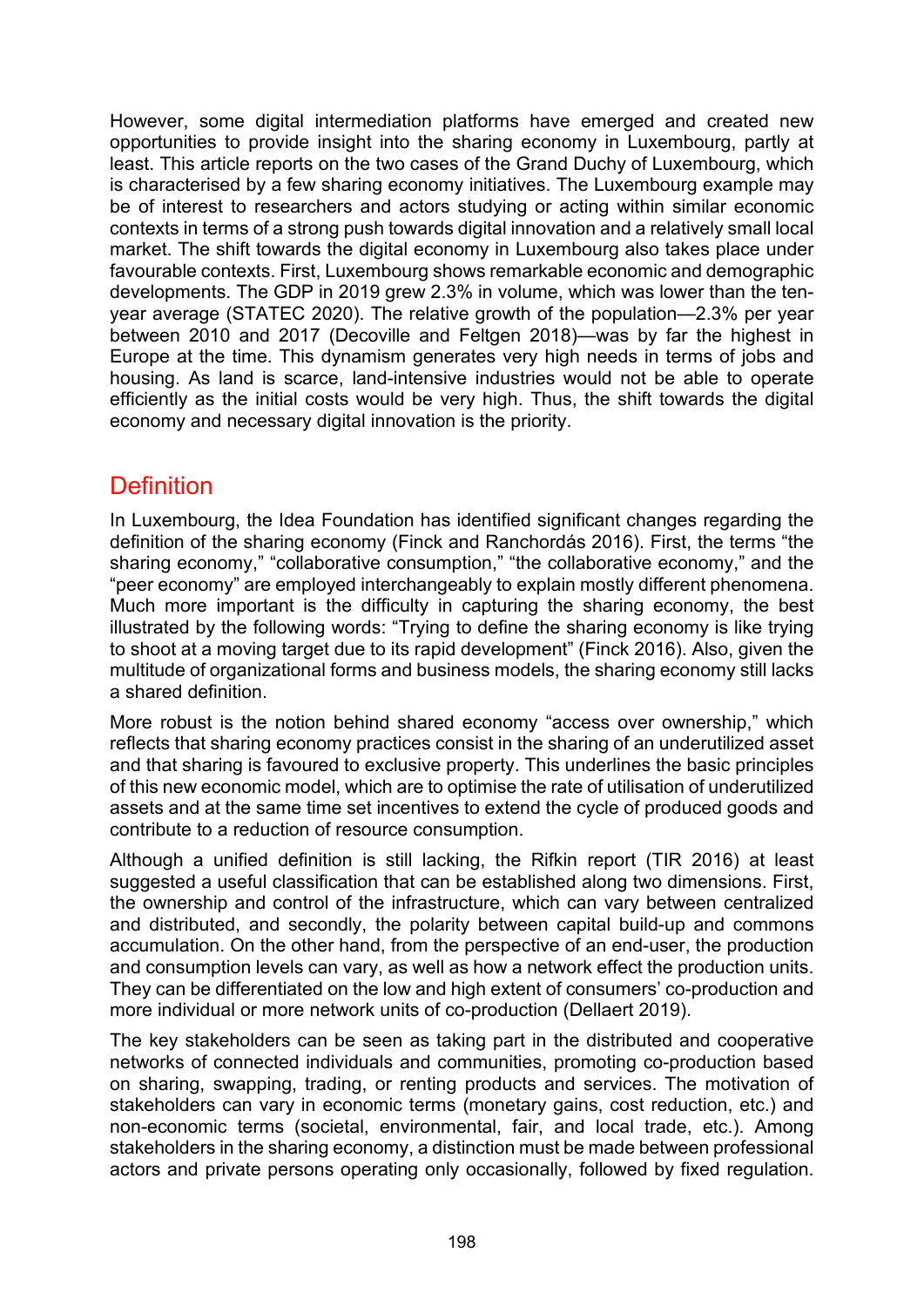For example, we could differentiate these two groups by using threshold values based on income generated or the time regularity with which the service occurs. It is vital to make sure that all actors comply with their legal, tax and social obligations. This distinction should also apply to consumer rights, warranties, product quality, imposed security and sanitary norms. Besides, the relevant information about stakeholder's types should be clear and freely accessible to all prosumers.

#### Key Questions

This study seeks to answer several questions regarding the sharing economy in the Luxembourg context. The following questions have been reflected:

- a) Which sector has been the most active in adapting to sharing economy principles? Moreover, what are the best examples?
- b) What are the participation and motivation levels in sharing economy for people living in Luxembourg?
- c) What are the biggest challenges in fostering innovation in digital platforms for sharing economy?

### **Examples**

The traffic problems are so severe in Luxembourg that the mobility issues have been in the focus of all residents, cross-border workers, but also the government. That created a unique ground for different sharing economy principles. Some of them were start-up initiatives, but a very successful program is a government-led spin-off from the Luxembourg Railway Company (CFL). Therefore, within this study, we include both examples. E-mobility needs to be paired with policies of car-sharing and carpooling and with automation technologies that will help respond, in a much more flexible way, to the travel demand. Mobility-as-a-service is a new approach where each particular travel is offered as a service on a usage basis, as opposed to a one-off selling of a vehicle that is owned. This is strongly linked to the rise of the sharing economy, where usage prevails over ownership. Enhanced multimodality, where car-sharing and carpooling are highly promoted, is central to this new seamless mobility equation. Mobility-as-a-Service is made possible by combining and managing all transport services and trips on the same digitalised platform.

Moovee is a start-up company that offers shared multi-modal mobility services for companies. The loss of time by many cross-border computers which they spend in traffic jams and environmental concerns moved some of the Luxembourg-based companies towards shared fleet management service. Moovee provides this service via an app that allows companies and company employees to access shared cars, bikes, and scooters. Luxembourg, and especially Luxembourg City, is notorious for its road congestions. "So, why take your car to get to work if it is more convenient and faster to take another means of transportation and if you have everything you need onsite" is written on Moovee's website. The fleet also includes soft mobility transport vehicles and provides social responsibility by exposing end-users to soft and alternative mobility. This service mitigates traffic problems or parking searches. Also, Moovee supplies a range of services to companies, such as advice on composing the fleet, financing the solution, provides a booking platform, and offers operation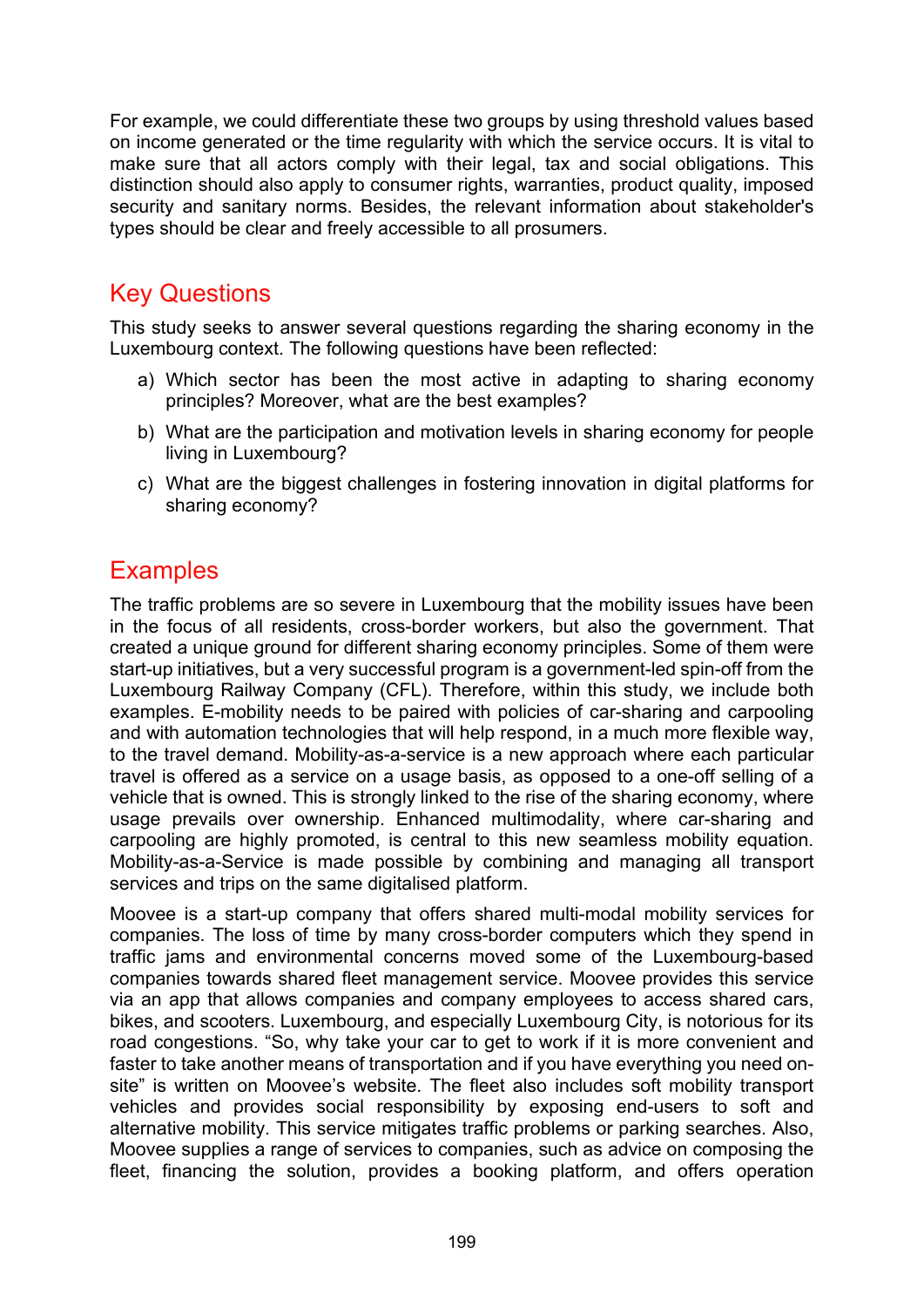management services. The advantages for companies are claimed to be 30% fewer vehicles that in standing fleets, lower maintenance costs, increasing soft mobility also leads to reaching some of the sustainability goals but also social responsibility.

On the other hand, Flex is a part of a public transport company that adds car-sharing services. It operates as a platform cooperative in the mobility sector. When Luxembourg Railway Company (CFL) realised how to serve better the residents, the solution led to a digital platform cooperative. Luxembourg, and especially Luxembourg City, is notorious for its road congestions caused by daily cross-border commuters that provide 50% of the labour in the country. Flex is a spin-off of the Luxembourg Railway Company (CFL) and offers car-sharing combined with a flexible option to take the train or the bus. Flex customers have at their disposal more than eighty vehicles at thirty stations. The cars are available at their designated Flex parking spots and have to be returned to the pick-up location. They also need to be reserved in advance. Also, the price is affordable. Besides dealing directly with individuals, the CFL Mobility offers car-sharing services for potential partners such as institutions, businesses, and local authorities.

### **Context**

The participation and motivation levels in sharing economy for people living in Luxembourg is lower than in most of the European countries covered in the ING survey in 2015 (Bright 2015). Specifically, Table 1 shows how much the presence of the sharing economy is relatively lower in Luxembourg in comparison to other European countries. Both in terms of the number of participants in sharing economy but also in the awareness. Regarding the motivation to participate, people in Luxembourg mentioned more the economic aspects than non-economic aspects of participating in sharing economy (Table 2).

| Country               | Yes, and I have<br>participated (%) | Yes, but I have not<br>participated (%) |
|-----------------------|-------------------------------------|-----------------------------------------|
| European              | 5                                   | 27                                      |
| Consumer              |                                     |                                         |
| Austria               | $\overline{2}$                      | 17                                      |
| Germany               | 2                                   | 18                                      |
| <b>Czech Republic</b> | 2                                   | 20                                      |
| <b>Belgium</b>        | 2                                   | 22                                      |
| Luxembourg            |                                     | 21                                      |
| Romania               | 3                                   | 23                                      |
| Poland                | 3                                   | 25                                      |
| France                |                                     | 23                                      |
| <b>United Kingdom</b> | 5                                   | 24                                      |
| <b>Netherlands</b>    | 5                                   | 26                                      |
| Italy                 | 5                                   | 33                                      |
| Spain                 | 6                                   | 31                                      |

Source: Bright (2015).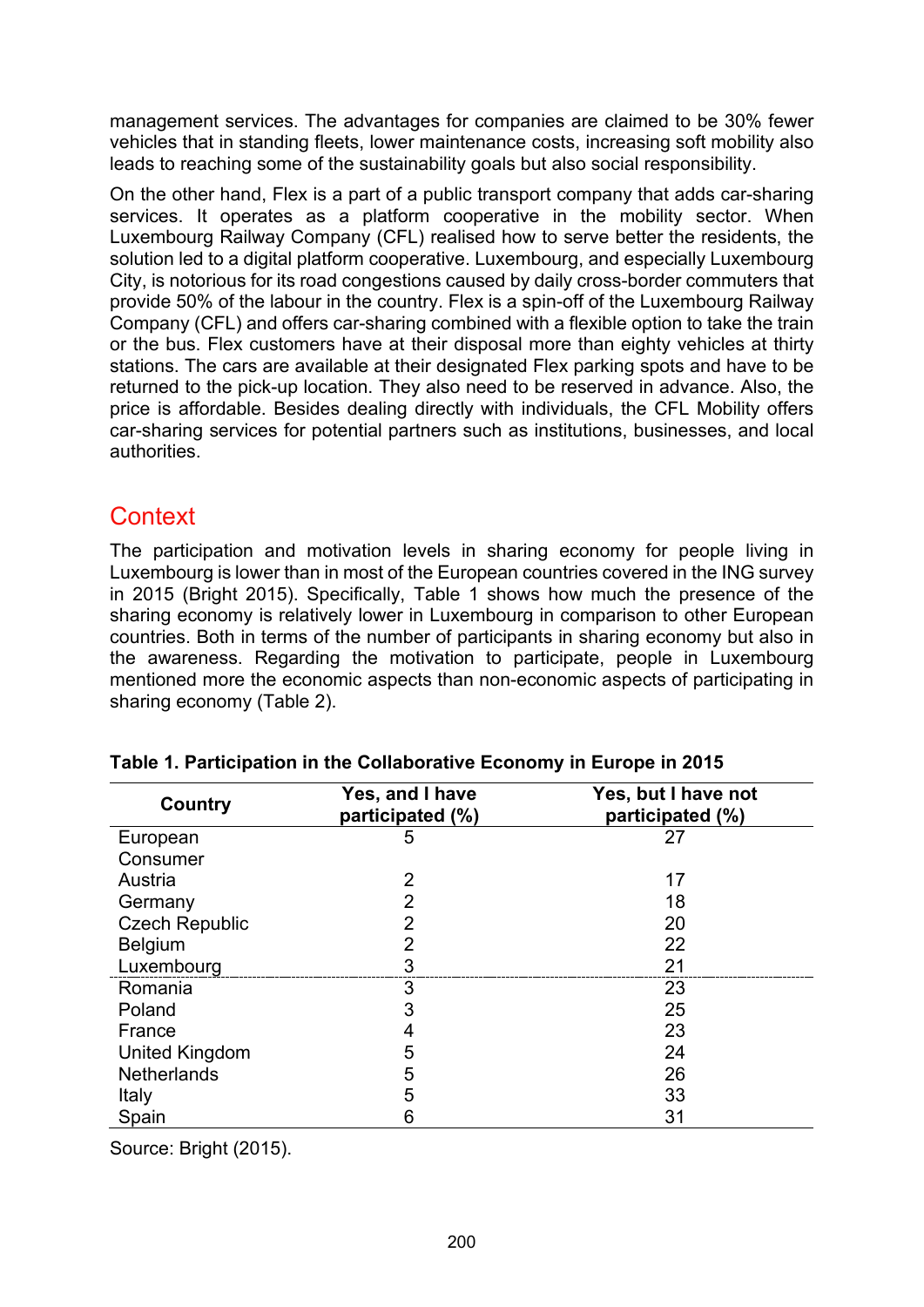|                    | <b>Motivation to Participate (%)</b> |                                               |                                          |                                      |
|--------------------|--------------------------------------|-----------------------------------------------|------------------------------------------|--------------------------------------|
| Country            | It Saves<br><b>Money</b>             | An Easy<br><b>Way to Save</b><br><b>Money</b> | It Is Good for The<br><b>Environment</b> | It Helps Build<br><b>Communities</b> |
| European           | 58                                   | 53                                            | 52                                       | 47                                   |
| Consumer           |                                      |                                               |                                          |                                      |
| United             | 48                                   | 43                                            | 43                                       | 35                                   |
| Kingdom            |                                      |                                               |                                          |                                      |
| <b>Belgium</b>     | 48                                   | 49                                            | 39                                       | 36                                   |
| Romania            | 49                                   | 42                                            | 44                                       | 43                                   |
| Czech              | 49                                   | 44                                            | 34                                       | 29                                   |
| Republic           |                                      |                                               |                                          |                                      |
| <b>Netherlands</b> | 49                                   | 49                                            | 33                                       | 34                                   |
| Luxembourg         | 55                                   | 55                                            | 39                                       | 43                                   |
| France             | 57                                   | 49                                            | 52                                       | 40                                   |
| Germany            | 57                                   | 54                                            | 45                                       | 41                                   |
| Austria            | 61                                   | 60                                            | 49                                       | 48                                   |
| Poland             | 63                                   | 54                                            | 59                                       | 59                                   |
| Spain              | 64                                   | 54                                            | 57                                       | 48                                   |
| Italy              | 64                                   | 62                                            | 57                                       | 58                                   |

**Table 2. Factors Influencing Participation in the Collaborative Economy in Europe in 2015**

Source: Bright (2015).

In Europe, in the past years have been an astonishing increase in sharing economy platforms. Some of the most significant platforms have become global enterprises with the lead market capitalizations exceeding those with "traditional" business models. This tremendously fast growth calls into question many regulatory matters. It poses new questions for national and European level regulators (Munkøe 2017) that can affect the sharing economy companies on various regulatory aspects. Such as tax law, labour law, property law, transportation law, and regulations on tourism and other industry sectors.

At the same time, the biggest challenges in fostering innovation in digital platforms for the sharing economy have been exactly legislative. In Luxembourg as well, the government's ambiguity on the "sharing economy" is a major problem, and it is hard to make sense of the government's position on the sharing economy (Wirtz 2018). Specifically, the only official document regarding sharing economy comes from the European Commission agenda presented by the European Commission on June 2nd, 2016, and could give guidance to Luxembourg. The regulations would need to cover various aspects of the sharing economy. By enacting the appropriate legislative regulations, Luxembourg could support both consumers and businesses to engage confidently in sharing economy activities, as legal certainty is a prerequisite for sound economic development. Priority should be made explicit criteria, and thresholds should establish the distinction between professional actors and private persons operating only occasionally. Professional sharing economy activities should have to comply with comparable legal obligations that regulate market economy businesses to ensure fair competition. These concerns, for instance, business permits, safety and security standards, warranty deeds, as well as financial and social security obligations. Also,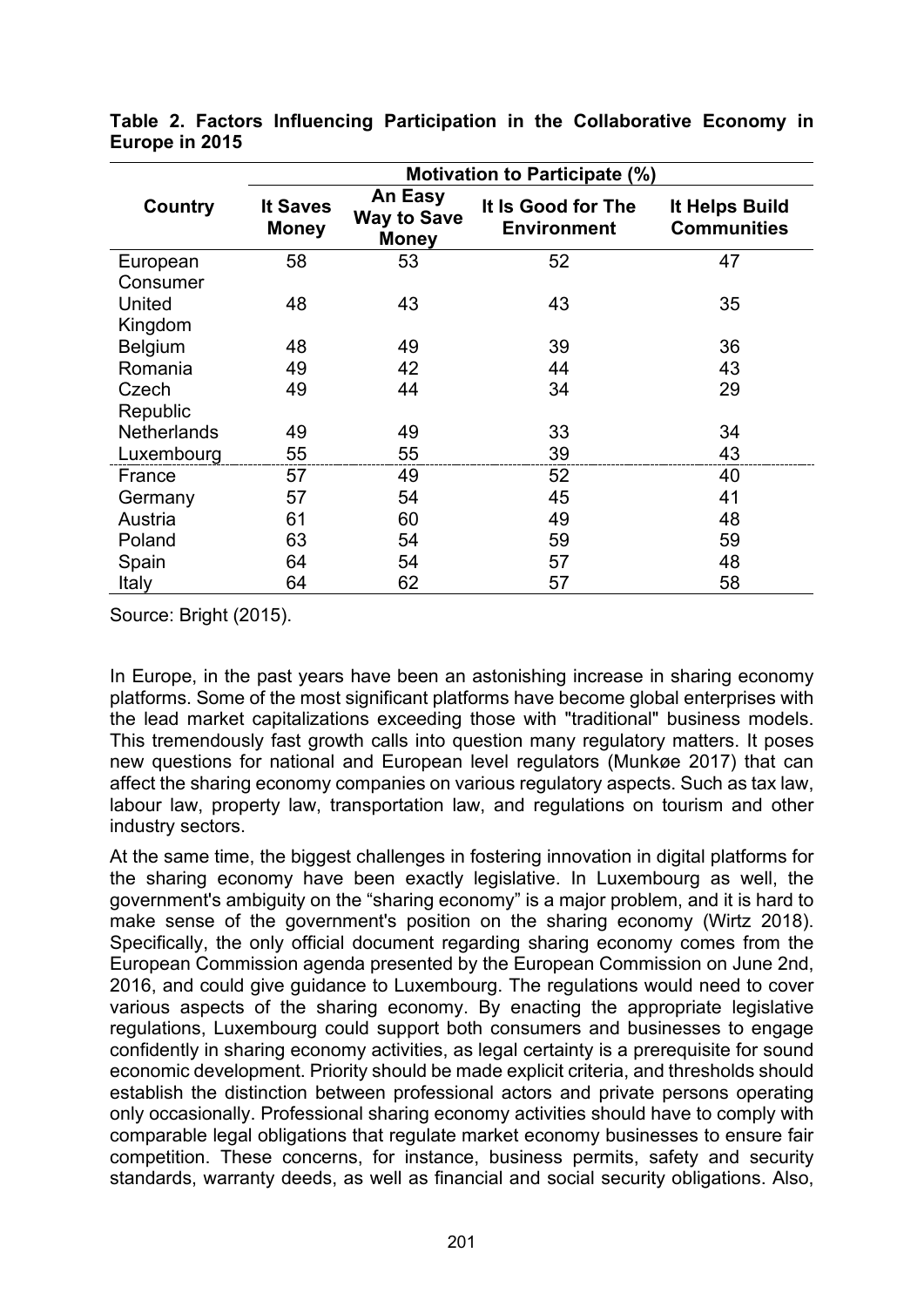regulation should be aimed to create formal employment for sharing economy workers—where applicable—to ensure a maximum of social security. It is vital to prevent the circumvention of labour laws and social standards (TIR 2016).

## **Developments**

While the sharing economy platforms are by no means as widespread in Luxembourg as in other parts of Europe, they have started to arrive in the Grand Duchy, for instance, in the form of [Airbnb,](https://www.airbnb.com/s/Luxembourghttps:/www.airbnb.com/s/Luxembourg) and regulators may soon have to think about how to address this.

The broad development idea is to create a sharing economy web platform, a digital platform to operate sharing economy activities. This should be designed as a national one-stop-shop for all things related to the sharing economy. This web-based initiative would need to include several functions and applications (TIR 2016). First, the platform should be used to track and measure sharing economy activities to facilitate the task of collecting economic statistics and assessing taxes. Also, the platform could provide a continuously updated inventory of sharing economy activities in Luxembourg. Rifkin report (TIR 2016) wants to centralize and make the use of platform mandatory for every stakeholder (intermediation websites, owners/workers, sellers/buyers, producers/users, prosumers, etc.). It could also be supported by blockchain technology to register all transactions. Secondly, the platform should have an informative character to all stakeholders about their legal rights and obligations. Finally, by TIR (2016) opinion, the platform could serve as a collaborative innovation network (CoIN) and perform a critical educational, informational, and motivational service to help build the sharing economy by leveraging human, social, civic, and intellectual forms of capital and by securing sufficient financial capital (crowdfunding).

The one sectors seem to represent areas of particular interest for the future developments of the digital and collaborative economy, i.e., mobility. Although, "while anyone that has ever been to the "Autos-Festival" will understand that Luxembourgers may be less fast and enthusiastic about embracing car-sharing, anyone commuting to and from Luxembourg City will understand the benefits this could bring" (Finck 2016). Two streams that can largely contribute to future development is sharing mobility, and they are based on the elaborated examples.

Based on the current mobiliteit.lu platform, this unique gateway to mobility must be supported by a robust multi-modal real-time and predictive data management system able to provide users tailor-made transport solutions based on individual needs, to enable users to enjoy a seamless on-demand travel experience. The system, presented by mobiliteit.lu, will stand as a centrepiece of the Mobility Internet. Information provided will show all public transports solutions but also P+R availability for private car transport, bikes, and e-bikes availability, walking times, ride-sharing options, offer booking services and road user charging, and dynamic pricing for parking depending on peak/off-peak hours. In the long run, this could also serve as a platform where people can share their autonomous cars and thereby generate revenues. This single-entry system is a response to the multiplication of sharing platforms that are part and parcel of the new mobility solutions. It should be set up in cooperation with all private and public transport stakeholders and with neighbouring countries for a "Grande Region" approach that will eventually unify standardisation, regulations, ticketing schemes, booking, and services across the European Union.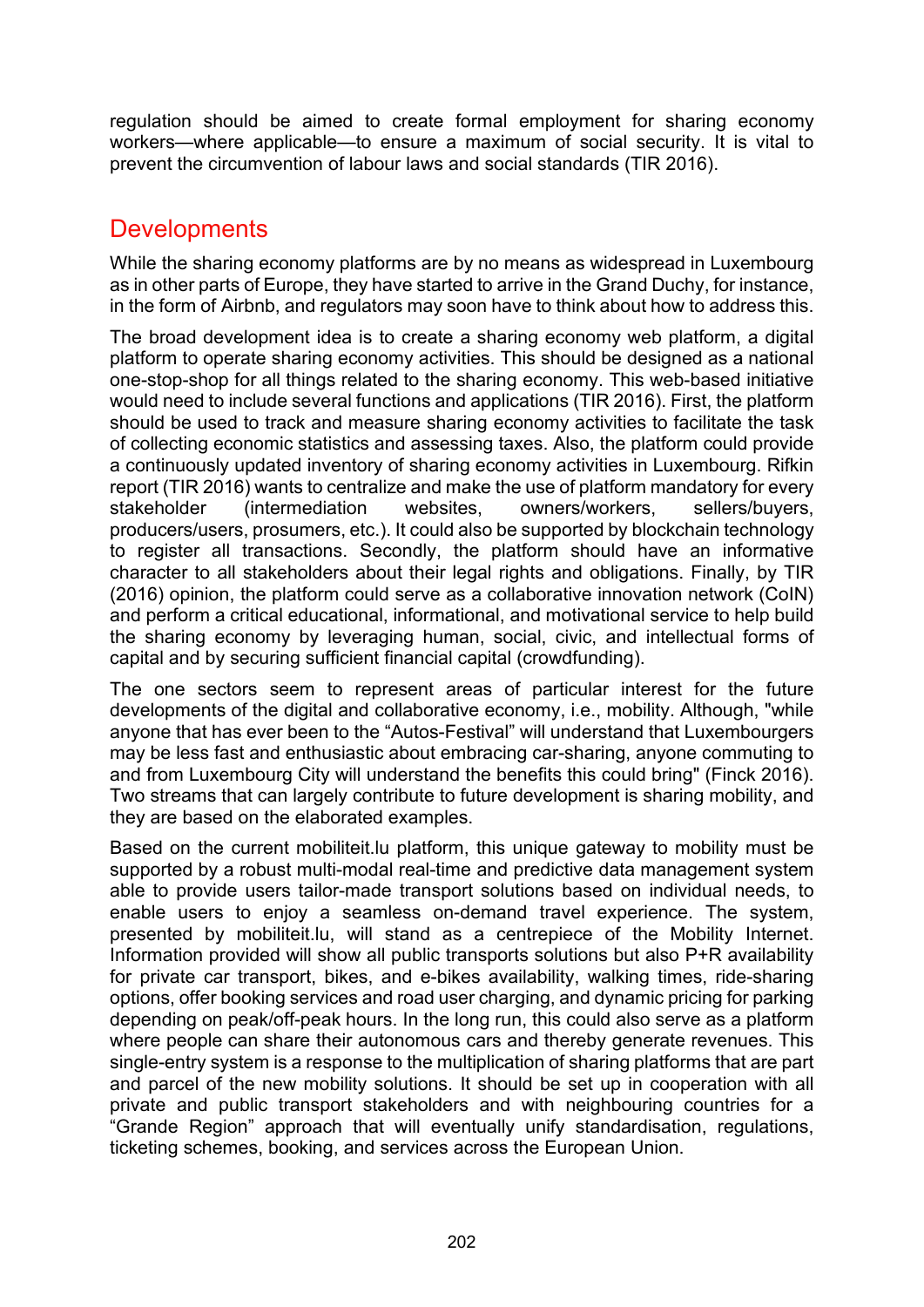A similar concept is emerging in the logistics field, where private vehicles and private management of logistics chains will tend to be abandoned for a multi-modal flexible travel capacity and collaborative networks. Multimodality should be extensively promoted, as initiated with the creation of the multi-modal logistics platform in Bettembourg. Again, efficiency will also be achieved through optimised use of passenger transportation means. Such a flexible solution, hosted on a transports-asa-service single-entry platform, will be managed through collaborative networks with the prerequisite to unify regulations, standards, and services. With the increased dependency on data, Luxembourg should also provide a robust resilience monitoring program. This program will track traffic conditions, both for passengers and goods flows, the capacity of the infrastructure, and energy demands, which can be used as a database to model prediction scenarios for massive disruptions to the system brought on by catastrophic climate change events or cyber-crime and cyberterrorism.

#### **Issues**

There are several particularly new issues in Luxembourg. Its specificity lies in the way that Luxembourg handled it in a country that can additionally harm the biggest challenge in Luxembourg of fostering an appropriate legislative framework to follow up existing and future developments in digital innovation.

Due to the heterogenic resident and workforce population, this could become a particular challenge for Luxembourg. Possible misgivings and concerns about the ubiquity of technology, data tracking and mining, big data analytics, mass surveillance and similar issues must be taken seriously to nurture the acceptance of sharing economy within the population (TIR 2016). From the view of workers, working conditions and social security are central issues, notably the status of the workers (employee or independent). The classification depends on the degree of subordination or dependency between the service provider and the intermediation platform. It is crucial in terms of social insurance coverage, working hours, workplace safety and the like. The quality of the job (formal or informal) and the income possibilities are connected issues. As sharing activities often consist of microtransactions with limited turnover, they may increase inequality as well as stimulate new economic opportunities. The outsourcing of work to an undefined public (crowdsourcing) causes competition between workers on a global level. Here, it is crucial to prevent the circumvention of social standards. Establishing a level playing field between the market and sharing economy is becoming an urgent priority. Similar regulations and legal obligations should oversee related activities to ensure fair competition.

## Other Major Players

As the sharing economy is still in its infancy phase in the Grand Duchy of Luxembourg, there is a small number of starters in the sharing economy sector. Regarding mobility, there are also electric car-sharing initiatives such as Carloh in Luxembourg City. In more general terms, no major player can be identified on the European or even Luxembourg Greater Region scale, neither starting from the University nor Unions or organizations looking.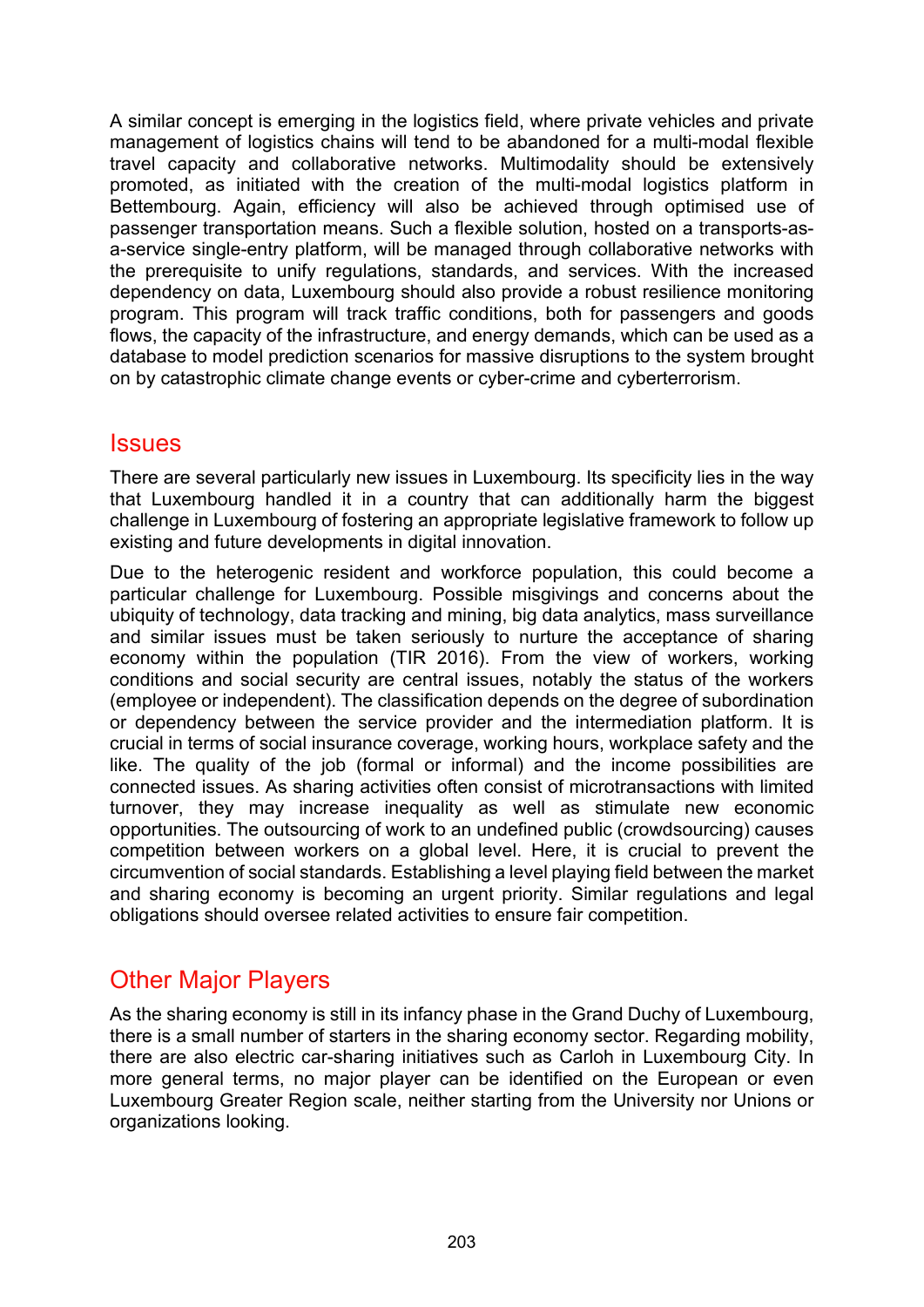### Future Directions of Research

Future research on digital innovation challenges in Luxembourg could be very prolific. It could capture the causal interferences of the institutional settings and the outcomes of the successful sharing platforms. The prerequisite would be an investigation of the institutional barriers, such as presented legal challenges in many forms. Therefore, insufficient legal laws, regulations, and acts should be first identified in a thorough qualitative manner. After exploring the most exciting aspects coming from the digital innovation for the sharing economy platform, the potentials for more frugal and perhaps low-tech alternatives that can meet the needs of individuals in a cross-border economy can be rewarding.

#### **Summary**

Among all industry fields, the mobility sector measures the most active scene in digital innovation as well as adapting the concept of the sharing economy. This is a link mostly to the alarming and challenging transportation in Luxembourg, which relies on the workforce coming daily from Belgium, France, and Germany. They constitute together 50% of the workforce and create a massive, for Europeans, quarter-million daily migrations approximately.

However, regarding all industry sectors, the participation level of the people living in Luxembourg is still considered lower than in many European countries. Regarding their motivation to participate in the sharing economy, most of the people in Luxembourg named more the economic aspects than non-economic aspects.

The biggest challenge in fostering innovation in digital platforms for the sharing economy is legislative, similar to many European countries. In Luxembourg, the government's ambiguity on the "sharing economy" causes an additional problem, makes it hard to sense the government's position on the sharing economy (Wirtz 2018). This further can deliver an exact ambiguous message to potential stakeholders in sharing economy and raise other issues in the protection of workers and information safety of its citizens.

Although there are many challenges, future research on digital innovation challenges in Luxembourg could be very prolific.

#### References

Bright, Ian (2015). *Special Report: The Sharing Economy 2015*. ING Bank N.V.

- Dellaert, B.G.C. (2019) The consumer production journey: marketing to consumers as co-producers in the sharing economy. *Journal of the Academic Marketing Science*, 47, 238–254, https://doi.org/10.1007/s11747-018-0607-4
- Finck, Michèle (2016). *Sharing in Luxembourg*. Foundation Idea, Luxembourg.
- Finck, Michèle and Ranchordás, Sofia, (2016). Sharing and the City, *Vanderbilt Journal of Transnational Law*, https://doi.org/10.2139/ssrn.2741575
- Munkøe, M.M. (2017). Regulating the European Sharing Economy: State of Play and Challenges. *Intereconomics*, 52, 38–44, https://doi.org/10.1007/s10272-017-0641- 3